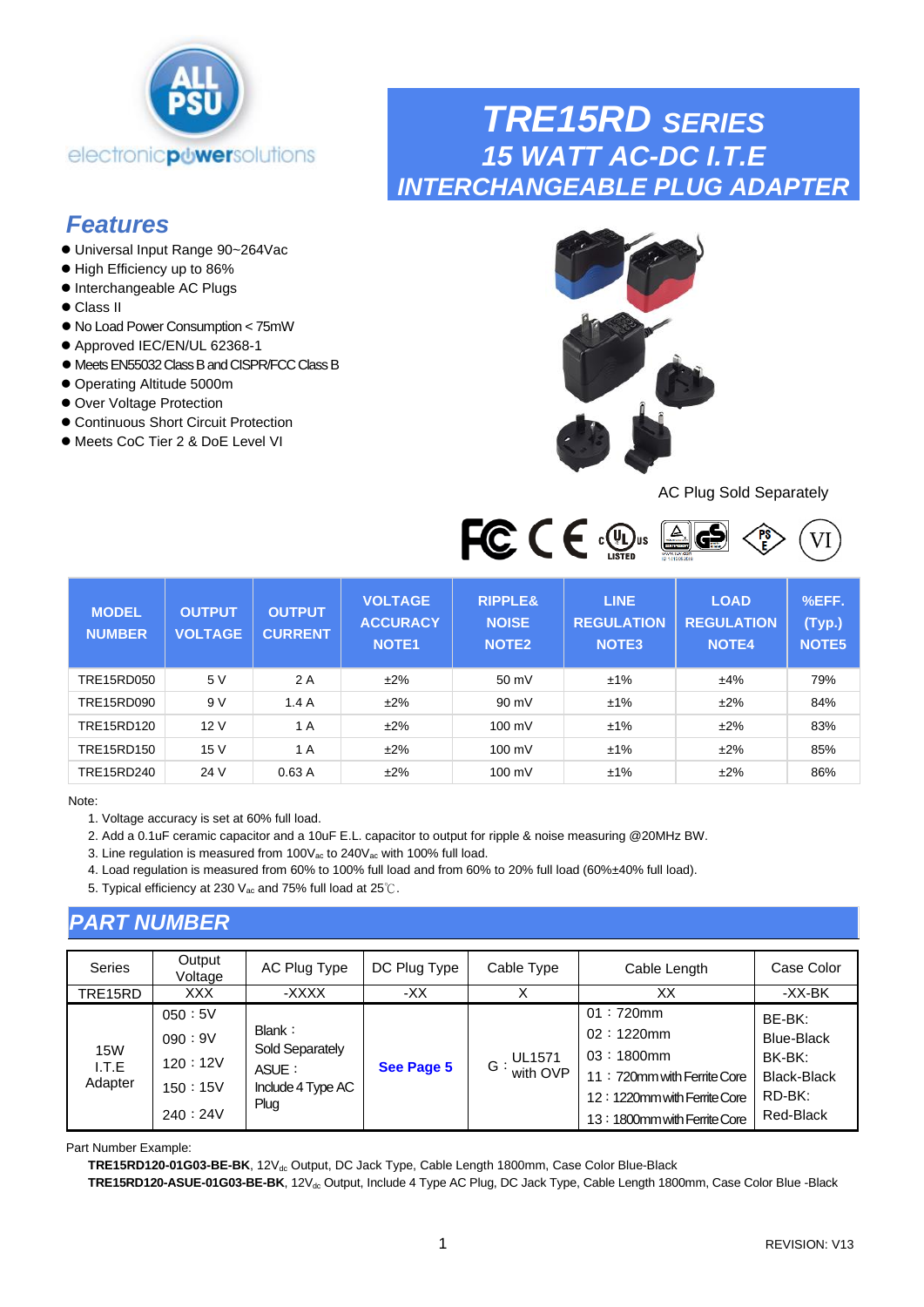

### TECHNICAL SPECIFICATIONS

(All specifications are typical at nominal input, full load at 25℃ unless otherwise noted.)

#### ABSOLUTE MAXIMUM RATINGS

| <b>PARAMETER</b>                  | <b>NOTES and CONDITIONS</b> | <b>Device</b> | Min.  | Typ. | Max. | <b>Units</b> |
|-----------------------------------|-----------------------------|---------------|-------|------|------|--------------|
| Input Voltage                     |                             | All           | 90    |      | 264  | $V_{ac}$     |
| <b>Operating Case Temperature</b> | See Derating Curve          | All           | $-20$ |      | 60   | $\sim$       |
| Storage Temperature               |                             | All           | $-20$ |      | 85   | $\sim$       |
| <b>Operating Altitude</b>         |                             | All           |       |      | 5000 | m            |

#### INPUT CHARACTERISTICS

| <b>PARAMETER</b>               | <b>NOTES and CONDITIONS</b>                    | <b>Device</b> | Min. | Typ. | Max. | Units    |
|--------------------------------|------------------------------------------------|---------------|------|------|------|----------|
| <b>Operating Voltage Range</b> |                                                | All           | 100  |      | 240  | $V_{ac}$ |
| Input Frequency Range          |                                                | All           | 47   |      | 63   | Hz       |
| Maximum Input Current          | 100% Full load, $V_{in}$ =100 $V_{ac}$         | All           |      |      | 0.5  | А        |
| Leakage Current                |                                                | All           |      |      | 250  | uA       |
| Inrush Current                 | $V_{in}$ =240 $V_{ac}$ . Cold start at 25 $°C$ | All           |      |      | 50   | А        |

#### OUTPUT CHARACTERISTICS

| <b>PARAMETER</b>                      | <b>NOTES and CONDITIONS</b>                                                                 | <b>Device</b>     | Min.  | Typ. | Max.           | <b>Units</b>  |
|---------------------------------------|---------------------------------------------------------------------------------------------|-------------------|-------|------|----------------|---------------|
|                                       |                                                                                             | TRE15RD050        | 4.9   | 5    | 5.1            |               |
|                                       |                                                                                             | TRE15RD090        | 8.82  | 9    | 9.18           |               |
| Output Voltage Set Point              | $V_{in}$ =115 $V_{ac}$ and 230 $V_{ac}$ , $I_0$ =60% Full load<br>$T_c = 25^\circ \text{C}$ | TRE15RD120        | 11.76 | 12   | 12.24          | $V_{dc}$      |
|                                       |                                                                                             | TRE15RD150        | 14.7  | 15   | 15.30          |               |
|                                       |                                                                                             | TRE15RD240        | 23.52 | 24   | 24.48          |               |
|                                       |                                                                                             | TRE15RD050        |       |      | $\overline{2}$ |               |
|                                       |                                                                                             | TRE15RD090        |       |      | 1.4            |               |
| <b>Operating Output Current Range</b> | $V_{in}$ =115 $V_{ac}$ and 230 $V_{ac}$ , T <sub>c</sub> =25 $\degree$ C                    | TRE15RD120        |       |      | 1              | A             |
|                                       |                                                                                             | TRE15RD150        |       |      | 1              |               |
|                                       |                                                                                             | TRE15RD240        |       |      | 0.63           |               |
| Holdup Time                           | $V_{in} = 115V_{ac}$                                                                        | All               |       | 10   |                | ms            |
| Output Voltage Regulation             |                                                                                             |                   |       |      |                |               |
|                                       |                                                                                             | <b>TRE15RD050</b> |       |      | ±4.0           |               |
|                                       | 60%±40% Full load change                                                                    | TRE15RD090        |       |      | ±2.0           |               |
| <b>Load Regulation</b>                |                                                                                             | TRE15RD120        |       |      | ±2.0           | $\frac{0}{0}$ |
|                                       |                                                                                             | TRE15RD150        |       |      | ±2.0           |               |
|                                       |                                                                                             | TRE15RD240        |       |      | ±2.0           |               |
| Line Regulation                       | $V_{in}$ =100 $V_{ac}$ to 240 $V_{ac}$                                                      | All               |       |      | ±1.0           | $\%$          |
|                                       |                                                                                             | TRE15RD050        |       |      | 7.14           |               |
|                                       |                                                                                             | TRE15RD090        |       |      | 12.1           |               |
| Over Voltage Protection               | IC component to clamp (auto recovery)                                                       | TRE15RD120        |       |      | 15.8           | $V_{dc}$      |
|                                       |                                                                                             | TRE15RD150        |       |      | 19.5           |               |
|                                       |                                                                                             | TRE15RD240        |       |      | 28.4           |               |
| <b>Over Current Protection</b>        | Auto recovery                                                                               | All               | 110   |      | 160            | %             |
| <b>Short Circuit Protection</b>       | Auto recovery                                                                               | All               |       |      |                |               |
|                                       | 1. Add a 0.1uF ceramic capacitor and a                                                      | <b>TRE15RD050</b> |       |      | 50             |               |
|                                       | 10uF aluminum electrolytic capacitor to                                                     | TRE15RD090        |       |      | 90             |               |
| Output Ripple and Noise               | output                                                                                      | TRE15RD120        |       |      | 100            | mV            |
|                                       | 2. Oscilloscope is 20MHz band width<br>3. Ambient temperature=25°C                          | TRE15RD150        |       |      | 100            |               |
|                                       |                                                                                             | TRE15RD240        |       |      | 100            |               |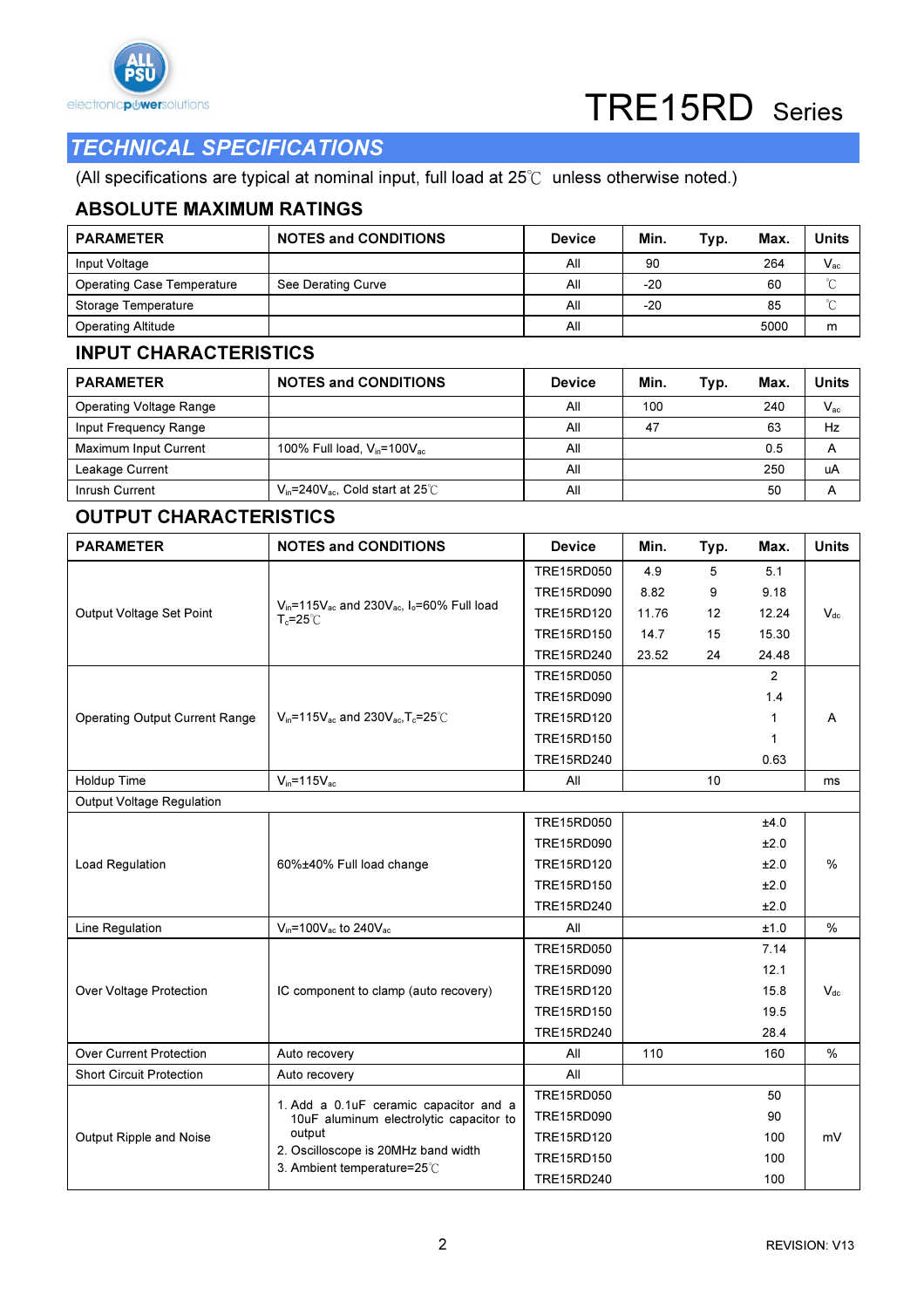

# TRE15RD Series

| <b>PARAMETER</b> | <b>NOTES and CONDITIONS</b>                            | <b>Device</b>     | Min. | Typ. | Max. | <b>Units</b> |
|------------------|--------------------------------------------------------|-------------------|------|------|------|--------------|
|                  |                                                        | <b>TRE15RD050</b> |      |      | 2000 |              |
|                  | 1. $V_{in} = 115V_{ac}$ and 230 $V_{ac}$               | TRE15RD090        |      |      | 1500 |              |
| Load Capacitance | 2. Output is max. load                                 | TRE15RD120        |      |      | 1000 | uF           |
|                  | 3. Ambient temperature=25°C                            | TRE15RD150        |      |      | 1000 |              |
|                  |                                                        | TRE15RD240        |      |      | 660  |              |
|                  |                                                        | TRE15RD050        |      | 79   |      |              |
|                  | 1. $V_{in} = 230 V_{ac}$<br>2. Output is 75% full load | TRE15RD090        |      | 84   |      |              |
| Efficiency       |                                                        | TRE15RD120        |      | 83   |      | %            |
|                  | 3. Ambient temperature=25°C                            | TRE15RD150        |      | 85   |      |              |
|                  |                                                        | TRE15RD240        |      | 86   |      |              |

#### **ISOLATION CHARACTERISTICS**

| <b>PARAMETER</b>            | <b>NOTES and CONDITIONS</b> | <b>Device</b> | Min. | Typ. | Max. | Units                      |
|-----------------------------|-----------------------------|---------------|------|------|------|----------------------------|
| Input to Output             | minute                      | All           |      |      | 3000 | $\mathsf{V}_{\mathsf{ac}}$ |
| <b>Isolation Resistance</b> | Input to output             | All           | 100  |      |      | ΜΩ                         |

#### **FEATURE CHARACTERISTICS**

| <b>NOTES and CONDITIONS</b><br><b>PARAMETER</b> |                     | <b>Device</b> | Min.<br>Typ. | Units<br>Max |  |
|-------------------------------------------------|---------------------|---------------|--------------|--------------|--|
|                                                 | Vin=115Vac, lo=100% |               | 85           | kHz          |  |
| <b>Switching Frequency</b>                      | Vin=230Vac, lo=100% | All           | 65           |              |  |

#### **GENERAL SPECIFICATIONS**

| <b>PARAMETER</b>                                           | <b>NOTES and CONDITIONS</b><br><b>Device</b><br>Min.<br>Typ.                                                        |                                                           |  |     | Max.                            | <b>Units</b> |  |
|------------------------------------------------------------|---------------------------------------------------------------------------------------------------------------------|-----------------------------------------------------------|--|-----|---------------------------------|--------------|--|
| <b>MTBF</b>                                                | $I_0 = 100\%$ ; T <sub>a</sub> =25°C per MIL-HDBK-217F<br>All<br>330                                                |                                                           |  |     |                                 | k<br>hours   |  |
| Humidity                                                   | Non-condensing                                                                                                      | All                                                       |  |     | 93                              | %RH          |  |
| Shock                                                      | Meet MIL-STD-810F Table 516.5, Table<br>516.5-1 10ms, each axis 3 times $(\pm X \cdot \pm Y \cdot$<br>$\pm Z$ axis) | All                                                       |  | 75  |                                 | g            |  |
| Vibration                                                  | Meet MIL-STD-810F Table 514.5C-<br>VIII, 15~2000Hz, $X \cdot Y \cdot Z$ axis, 1 hour<br>(each axis),. Total 3 hrs.  | All                                                       |  | 4   |                                 | g            |  |
| Weight                                                     |                                                                                                                     | All                                                       |  | 100 |                                 | g            |  |
| <b>Dimensions</b>                                          |                                                                                                                     | 2.835x2.244x1.299 inches<br>All<br>(72.00x57.00x33.00 mm) |  |     |                                 |              |  |
| <b>Safety</b>                                              | Class II, IEC/EN/UL 62368-1/60950-1                                                                                 |                                                           |  |     |                                 |              |  |
| <b>EMC Emission</b>                                        | EN 55032: 2015/AC: 2016, EN 61000-3-2:2014<br>EN 61000-3-3:2013, FCC CFR Title 47 Part 15 Subpart B: 2016 Class B   |                                                           |  |     |                                 |              |  |
| <b>Conducted Disturbance</b>                               | EN 55032:2015/AC:2016, EN 61000-6-3, EN 61204-3<br>FCC CFR Title 47 Part 15 Subpart B: 2016 Class B                 |                                                           |  |     |                                 |              |  |
| <b>Radiated Disturbance</b>                                | EN 55032:2015/AC:2016, EN 61000-6-3, EN 61204-3<br>FCC CFR Title 47 Part 15 Subpart B: 2016 Class B                 |                                                           |  |     |                                 |              |  |
| <b>Power Harmonics</b>                                     | EN 61000-3-2: 2014                                                                                                  |                                                           |  |     |                                 |              |  |
| <b>Voltage Fluctuations</b>                                | EN 61000-3-3: 2013                                                                                                  |                                                           |  |     |                                 |              |  |
| <b>EMC Immunity</b>                                        | EN 61204-3: 2000, EN 55024:2010+A1:2015, EN 61000-6-1, 3, IEC 61000-4-2, 3, 4, 5, 6, 8, 11                          |                                                           |  |     |                                 |              |  |
| Electrostatic Discharge (ESD)                              | IEC 61000-4-2 Ed. 2.0: 2008, Air Discharge: ±8kV, Contact Discharge: ±4kV                                           |                                                           |  |     |                                 | Criteria A   |  |
| Radio-Frequency, Continuous<br><b>Radiated Disturbance</b> | IEC 61000-4-3 Ed. 3.2: 2010                                                                                         |                                                           |  |     |                                 | Criteria A   |  |
| Electrical Fast Transient (EFT)                            | IEC 61000-4-4 Ed. 3.0: 2012, ±1kV                                                                                   |                                                           |  |     |                                 | Criteria A   |  |
| Surge                                                      | IEC 61000-4-5 Ed. 3.0: 2014, L-N: ±1kV                                                                              |                                                           |  |     |                                 | Criteria A   |  |
| Conducted disturbances, induced<br>by RF fields            | IEC 61000-4-6 Ed. 4.0: 2013                                                                                         |                                                           |  |     |                                 |              |  |
| Power frequency magnetic field                             | IEC 61000-4-8 Ed. 2.0: 2009                                                                                         |                                                           |  |     |                                 | Criteria A   |  |
| Voltage dips                                               | IEC 61000-4-11 Ed. 2.0: 2004, Dips: 30% Reduction, Dips: >95% Reduction                                             |                                                           |  |     |                                 | Criteria A   |  |
| Voltage interruptions                                      | IEC 61000-4-11 Ed. 2.0: 2004, >95% reduction                                                                        |                                                           |  |     |                                 |              |  |
| <b>Application Note Link</b>                               |                                                                                                                     |                                                           |  |     | <b>TRE15RD Series App Notes</b> |              |  |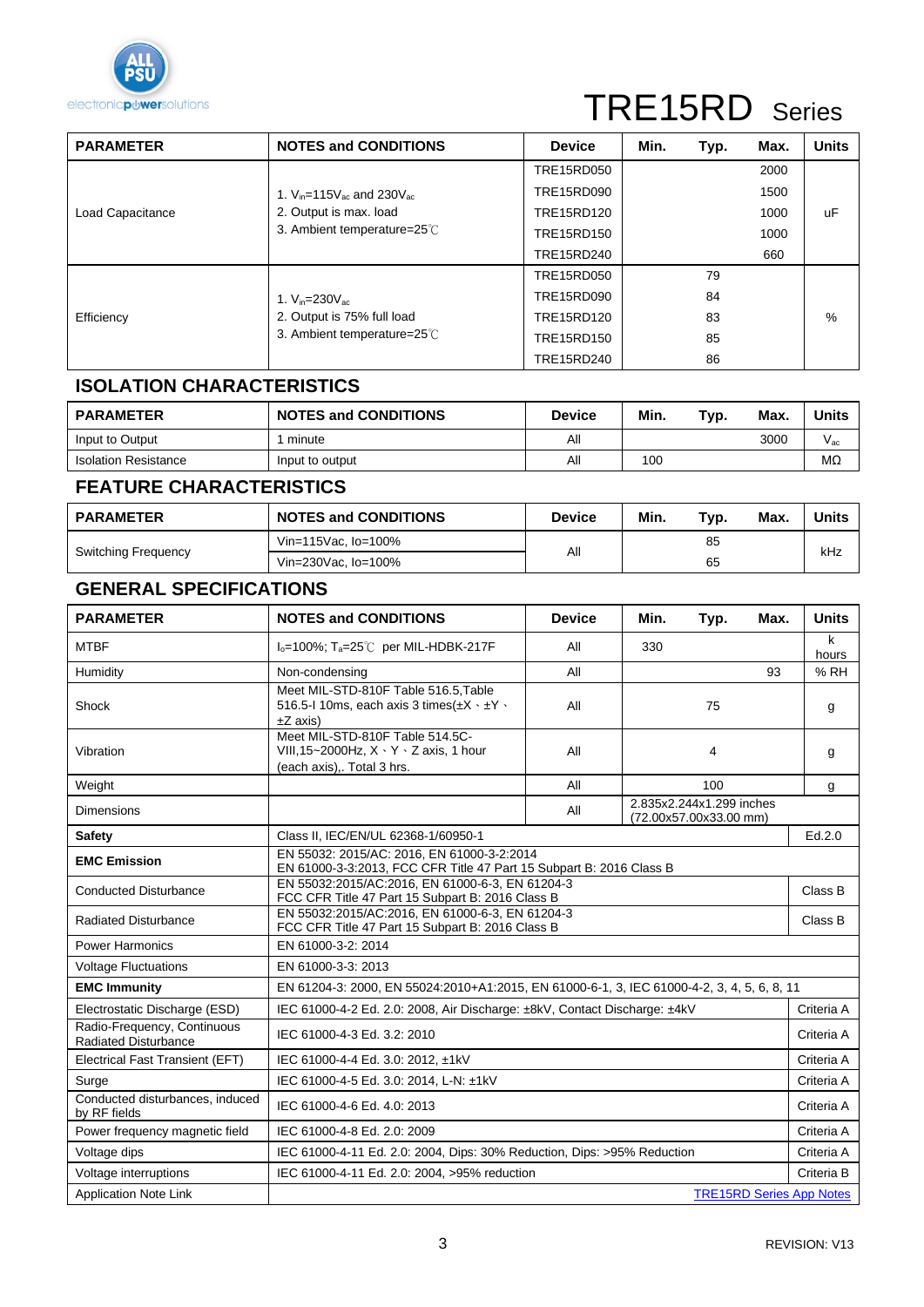

### *CHARACTERISTIC CURVE*

# TRE15RD Series

#### **Power Derating Curve**



#### **Performance Data**













#### **TRE15RD150 (Eff Vs Io)**